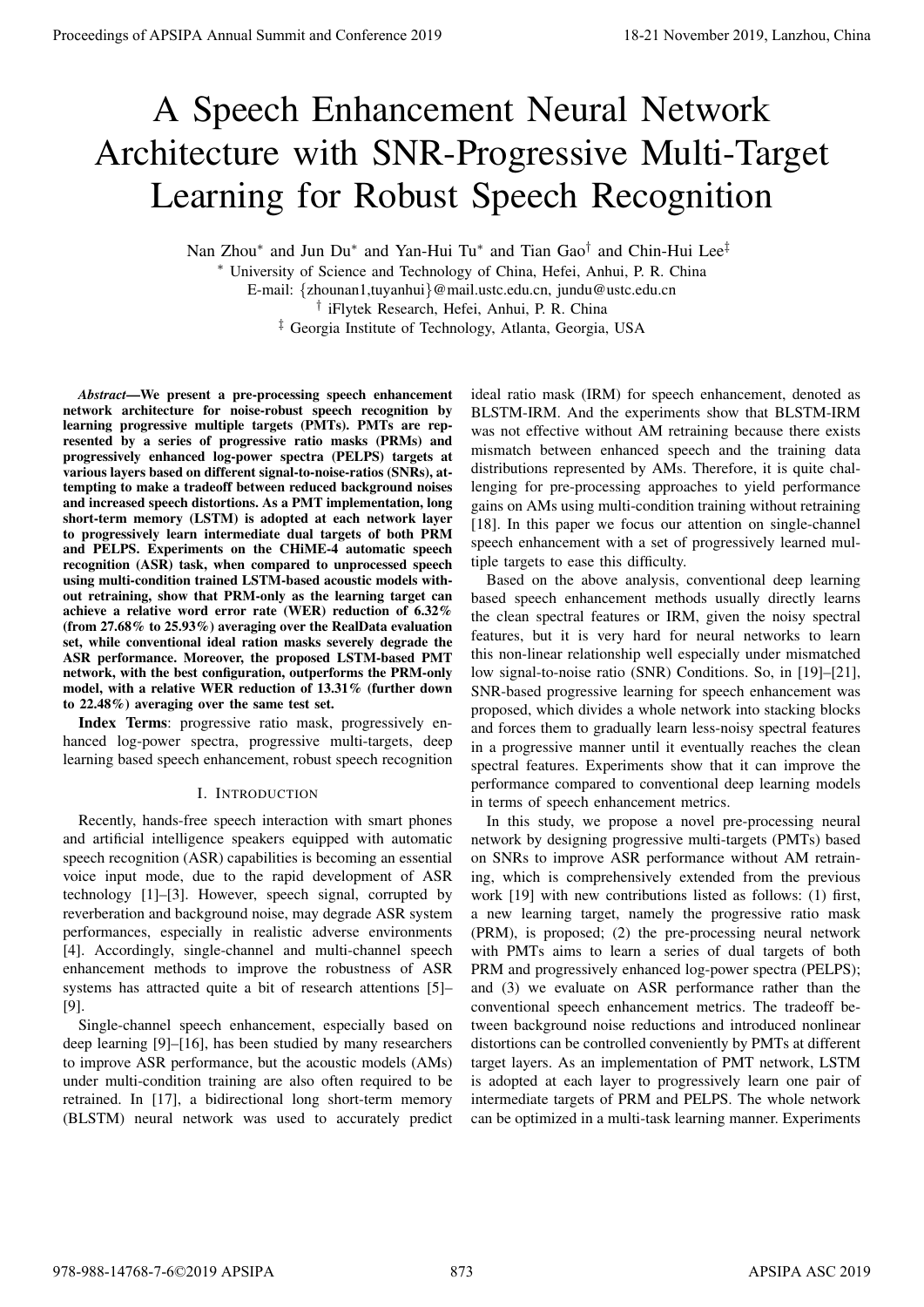

Fig. 1. *An illustration of progressive multi-targets network.*

on the CHiME-4 ASR task with RealData testing sets show that, using the same LSTM architecture, the PRM as the learning target can achieve good word error rate (WER) reductions when compared to unprocessed noisy speech in the setting of multi-condition trained AMs without retraining, with a relative WER reduction of 6.32% averaging over the CHiME-4 RealData evaluation set, while the conventional IRM severely degrades the ASR performance in this case. Moreover, the proposed LSTM-based PMT network with the best setting significantly outperforms the LSTM-based single PRM-only model, with a relative WER reduction of 13.31% averaging over the same test set.

#### II. PROGRESSIVE MULTI-TARGET NEURAL NETWORK

A block diagram of the proposed progressive multi-targets network is shown in Figure 1. The input of the whole network is noisy LPS (NLPS) and only the current frame is used without frame expansion. The whole diagram can be divided into two branches with black solid lines and red solid lines. The branch with black solid lines shows the progressive learning network proposed in [19], [20], and only the PELPS is used. The branch with red solid lines demonstrates our proposed progressive ratio masks. The whole PMT network is divided into successively stacking blocks with one LSTM layer and one fully connected layer via dual-target learning per block. The fully connected layer in every block is also referred to as a target layer, which is designed to learn intermediate speech targets with a higher SNR than the targets of previous target layers. Each target layer has dual targets, namely PELPS and PRM.

#### *A. Progressive ratio mask*

In [22]–[24], the IRM-based speech enhancement is proposed, and has shown its effectiveness in terms of speech enhancement metrics. However, in [17], the BLSTM-IRM based speech enhancement failed in improving ASR performance without AM retraining, and the reason is that there exists mismatch between enhanced speech distribution and the training data distribution represented by AMs. In [20], the authors also demonstrate that it is hard for the deep-learning-based regression model to directly learn the relationship between the noisy LPS features and clean LPS features. In this study, we propose the PRM target to make a tradeoff between the noise reduction and speech distortion. And the PRM is defined as

$$
z^{\text{PRM}}(t,f) = \frac{S(t,f) + N_{\text{T}}(t,f)}{S(t,f) + N_{\text{I}}(t,f)}
$$
(1)

where  $S(t, f)$  represents the power spectrum of the speech signal at the time-frequency (T-F) unit  $(t, f)$ ,  $N_T(t, f)$  and  $N_I(t, f)$  represent the power spectrum of the noise in one PRM target and input signals at the T-F unit  $(t, f)$ , respectively. When the numerator of Eq. (1) becomes the power spectrum of the clean speech signal,  $N_T(t, f)$  is zero and  $z^{PRM}(t, f)$ is regressed to the traditional IRM  $z^{\text{IRM}}(t, f)$ . We should emphasize that PRM can be used not only in our PMT network illustrated by Figure 1, but also as a single learning target just as the IRM using the conventional deep architectures. More details will be discussed in Section III-C.

## *B. Progressive multi-target learning*

In speech enhancement domain, multi-task learning methods such as combining spectrum mapping and mask-based tasks together not only reduce the generalization error but also extract complementary information from multiple tasks. In [25], the authors demonstrate that combining spectrum mapping and mask-based tasks together achieves further improvements in speech enhancement quality, especially in speech intelligibility measures. Therefore we propose the progressive multi-target learning network as illustrated in Figure 1. Every block functions as a sequence learning component to estimate its targets, while the input and the estimations of all previous intermediate targets are spliced together and fed to the LSTM layer in the block, forming the similar structure to DenseNet [26]. Each target layer defines two equally important targets, namely PELPS and PRM.

To implement multi-task learning in PMT network, each target layer is designed to predict both PELPS and PRM targets. The multi-task error between the output of target layer k (1  $\leq$  k  $\leq$  K) and its ground-truth label is

$$
E_{\text{MTL}}(k) = \sum_{t,f} \left[ (\hat{z}^{\text{PELPS}}(k, t, f) - z^{\text{PELPS}}(k, t, f))^2 + (\hat{z}^{\text{PRM}}(k, t, f) - z^{\text{PRM}}(k, t, f))^2 \right],
$$
 (2)

where  $\hat{z}^{\text{PELPS}}(k, t, f)$  and  $z^{\text{PELPS}}(k, t, f)$  are predicted and ground-truth PELPS features of the  $k<sup>th</sup>$  target layer, while  $\hat{z}^{\text{PRM}}(k, t, f)$  and  $z^{\text{PRM}}(k, t, f)$  are predicted and ground-truth PRM features of the  $k^{\text{th}}$  target layer. Both  $\hat{z}^{\text{PELPS}}(k, t, f)$  and  $\hat{z}^{\text{PRM}}(k, t, f)$  are nonlinear functions of PELPS and PRM in preceding target layers.  $z^{\text{PELPS}}(k, t, f)$  and  $z^{\text{PRM}}(k, t, f)$  can be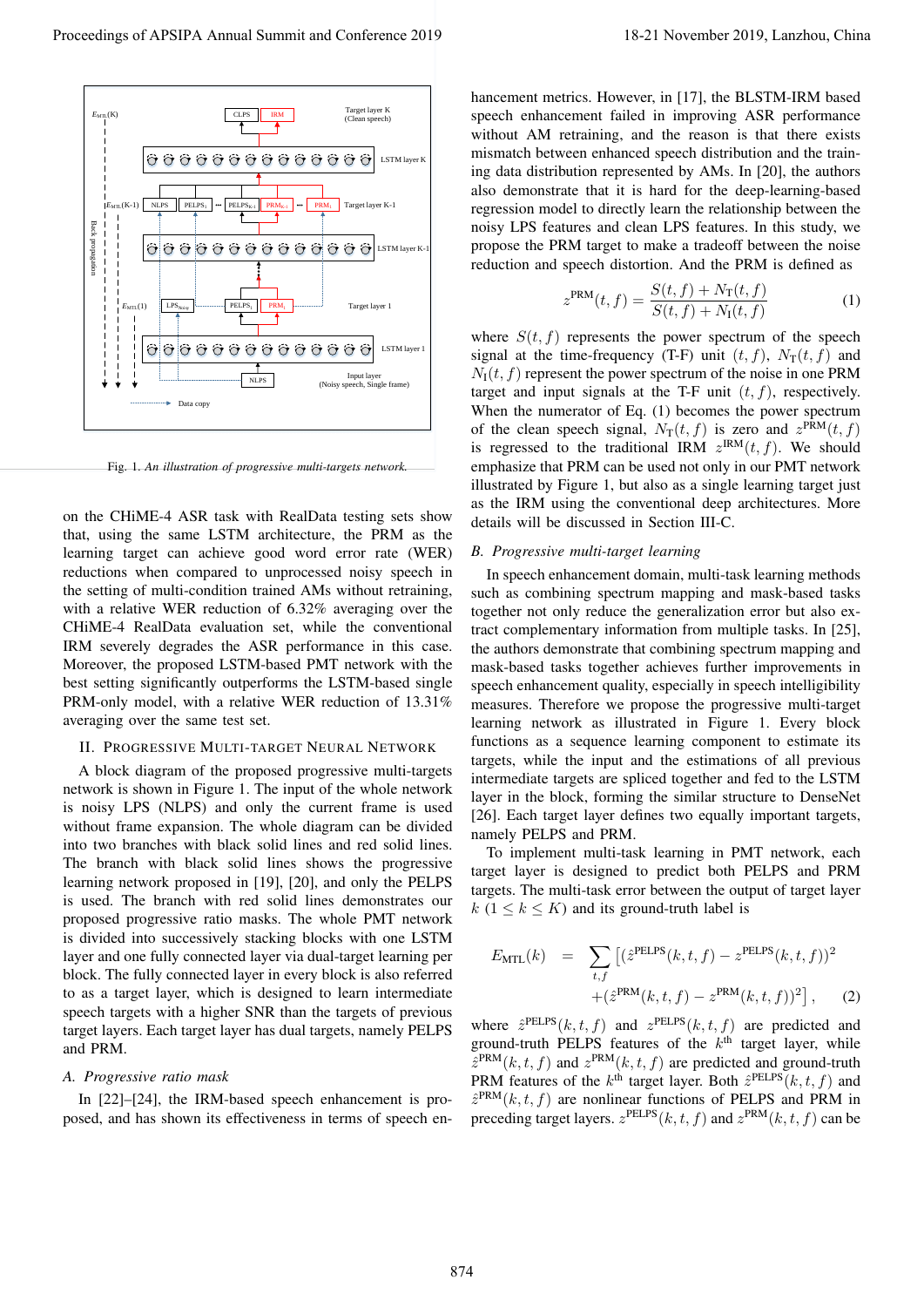easily calculated with a predefined SNR gain of target layer  $k$ .  $K$  is the number of target layers. Please note that PELPS and PRM of target layer K correspond to clean LPS (CLPS) features and IRM, respectively. The errors of all target layers are computed in the mean squared error (MSE) sense, and added together to optimize the trainable parameters.

In the enhancement stage, every target layer has two outputs, predicting the corresponding PELPS and PRM. We can use either of them as the preprocessed result for ASR system. To combine these two targets for further improving ASR performance, an ensemble method via a simple average is adopted:

$$
\hat{z}^{\text{Fusion}}(k, t, f) =
$$
\n
$$
\frac{1}{2} \left[ \hat{z}^{\text{PELPS}}(k, t, f) + \log \hat{z}^{\text{PRM}}(k, t, f) + x^{\text{LPS}}(t, f) \right]
$$
\n(3)

where  $\hat{z}^{\text{Fusion}}(k, t, f)$  is the fusion result of two outputs at T-F unit  $(t, f)$  in the target layer k,  $x^{\text{LPS}}(t, f)$  is the input noisy LPS feature at T-F unit  $(t, f)$ . When using our PMT network as a preprocessor for a specific ASR system, one critical issue is how to select the optimal target from all target  $K$  layers. One simple way is to determine it in terms of a lowest WER on a development set and apply it to the test/evaluation set.

## III. EXPERIMENTS AND RESULT ANALYSIS

# *A. Speech enhancement systems*

CHiME-4 noises (BUS, CAF, PED and STR) [27] were chosen as the noise database to match the training and test conditions for our AM. Clean speech was derived from the WSJ0 corpus with 7138 utterances (about 12 hours of reading style speech) by 83 speakers, denoted as SI-84 training set. Clean utterances were corrupted with the above mentioned CHiME-4 noises at three SNR levels (-5dB, 0dB and 5dB) to build our training set by the data simulation method [27].

Speech waveform was sampled at 16 kHz, and the corresponding frame length was set to 512 samples (or 32 msec) with a frame shift of 256 samples. A short-time Fourier analysis was used to compute the DFT of each overlapping windowed frame. Then the 257-dimensional LPS features normalized by global mean and variance were used to train neural networks using Microsoft Computational Network Toolkit (CNTK) [28]. The network, as depicted, is composed of  $K$ stacking blocks, where  $K$  is usually 3, 5 or 7, each with a different design of SNR gains as described in Table II. The enhancement models were trained using Adam optimizer for 20 epochs.

# *B. Speech recognition systems*

The CHiME-4 challenge baseline AM [27], namely a DNN-HMM with 7 layers and 2048 neurons per layer, was used as the multi-condition trained AM without retraining in this study. The channel-5 noisy training data of CHiME-4 was used to train the AM while the development and evaluation sets of 1-channel track of CHiME-4 real data were used in the recognition stage. The acoustic features to train the AM were based on feature-space maximum likelihood linear regression (fMLLR) transformation, and the AM was optimized by sequence discriminative training. 3-gram language model was used and more details of ASR system could refer to [27].

## *C. Experiments on progressive ratio masks (PRMs)*

Table I shows that comparison of different SE models on the development and test sets of RealData. For the first block from the top, "Noisy" denotes original speech randomly selected from channel 1-6 (except channel 2), namely single-channel case. The second block from the top shows that enhanced speech is obtained by the estimated IRM and PRM, using the same 257-1024-1024-257 LSTM architecture. PRM(T1) and PRM(T2) denote that the PRM is calculated with +10dB SNR gain and +20dB SNR gain, respectively.

As a summary, the IRM estimated by LSTM is not effective for improving ASR performance. For example, the WERs of "Noisy" are 15.68% and 27.67%, while the WERs of "LSTM-IRM" are 20.76% and 35.09% on the development and evaluation sets in average, respectively. Next, for "LSTM-PRM(T1)", the proposed PRM estimated by LSTM can improve the ASR performance directly when comparedg to the "Noisy" row with a relative WER reduction of 3.07% and 6.32% (from 27.68% shown in the rightmost column of the top row in Table 1 to 25.93% shown in the rightmost column of the second row) on the development and evaluation sets in average, respectively. Finally, for "LSTM-PRM(T2)", it destroyed the ASR performance when compared to unprocessed "Noisy" speech, but the performance of "LSTM-PRM(T2)" is better than that of "LSTM-IRM". Proceedings of APSIPA Annual Summit at China 875 Line 1 bits distance 2019 18-21 November 2019 18-21 November 2019 18-21 November 2019 18-21 November 2019 18-21 November 2019 18-21 November 2019 18-21 November 2019 18-21

# *D. Experiments on progressive multi-targets (PMTs)*

Based on the above analysis, we can find that the proposed PRMs with different SNR gains have different influences on the tradeoff between noise reduction and speech distortion. So, the PMT model is proposed to estimate different PRMs and PELPSs at different target layers.

The bottom three blocks of Table I show that enhanced speech is obtained by the estimated PRM, PELPS, and fusion method using the PMT model with 3 target layers. PMT-3T denotes the LSTM-based progressive multi-target model with 3 target layers are used. "T1", "T2" and "T3" denote the output of target layer 1, 2 and 3, and also corresponding to the PRM(T1), PRM(T2) and IRM, respectively. PRM, PELPS and Fusion denote enhanced speech is obtained by PRM output, PELPS output and the ensemble of the two outputs of PMT-3T.

First, "PMT-3T-T1-PRM", the intermediate target with +10dB SNR gain, can obtain the best performance at all situations. And it also can improve the ASR performance when compared to that of LSTM-PRM(T1) (shown as 27.68%) at the rightmost column in the top row of the second block of Table I, with a relative WER reduction of 8.71% and 10.37% on RealData development and evaluation sets, respectively. Furthermore, fusion of PRM and PELPS can further improve the ASR performance when the performance of PELPS and PRM is comparable as shown in T1 and T2 of Table I.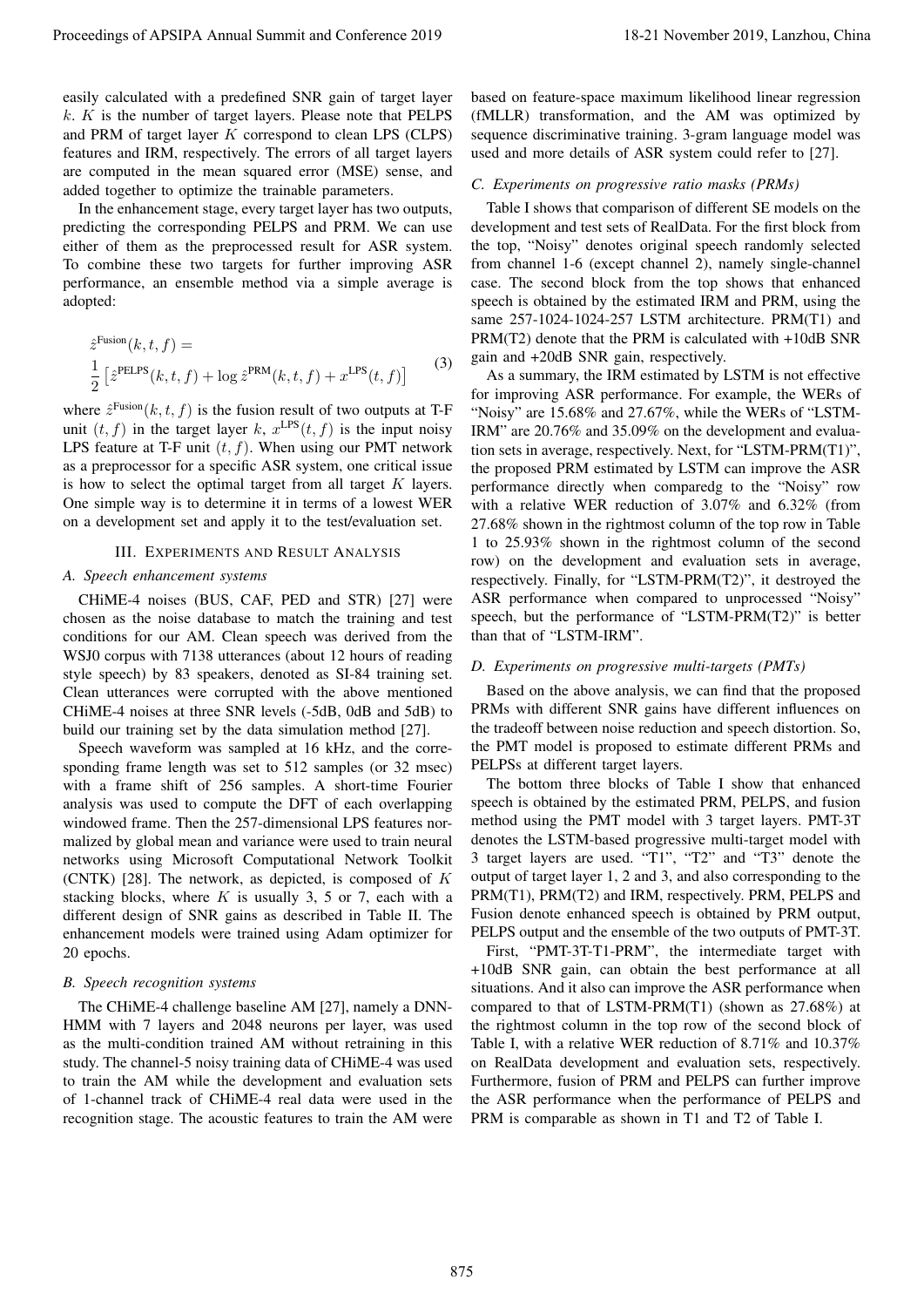| TABLE I                                                                                         |  |
|-------------------------------------------------------------------------------------------------|--|
| OVERALL WER (%) COMPARISON OF DIFFERENT SE MODELS ON THE DEVELOPMENT AND TEST SETS OF REALDATA. |  |

|                  | Dev Set (Real) |            |       |            | Eval Set (Real) |            |       |       |            |       |
|------------------|----------------|------------|-------|------------|-----------------|------------|-------|-------|------------|-------|
| SE model         | <b>BUS</b>     | <b>CAF</b> | PED   | <b>STR</b> | <b>AVG</b>      | <b>BUS</b> | CAF   | PED   | <b>STR</b> | AVG   |
| <b>Noisy</b>     | 18.96          | 15.29      | 9.87  | 14.61      | 14.68           | 40.42      | 28.97 | 24.27 | 17.09      | 27.68 |
| LSTM-PRM(T1)     | 16.40          | 17.05      | 10.43 | 13.05      | 14.23           | 37.26      | 29.32 | 22.10 | 15.04      | 25.93 |
| LSTM-PRM(T2)     | 17.52          | 20.30      | 11.77 | 15.89      | 16.37           | 38.45      | 35.22 | 25.38 | 17.56      | 29.15 |
| $LSTM-IRM(T3)$   | 18.53          | 25.52      | 13.10 | 17.56      | 18.68           | 42.64      | 39.69 | 28.51 | 19.54      | 32.59 |
| PMT-3T-T1-PRM    | 15.44          | 15.10      | 9.29  | 12.14      | 12.99           | 33.03      | 25.46 | 19.41 | 15.04      | 23.24 |
| PMT-3T-T2-PRM    | 17.30          | 19.78      | 11.90 | 14.22      | 15.80           | 34.74      | 33.54 | 23.71 | 16.78      | 27.19 |
| PMT-3T-T3-PRM    | 18.17          | 22.06      | 12.17 | 15.51      | 16.98           | 36.90      | 34.90 | 24.81 | 17.20      | 28.32 |
| PMT-3T-T1-PELPS  | 15.19          | 16.31      | 9.57  | 12.11      | 13.30           | 33.24      | 26.47 | 19.88 | 14.42      | 23.50 |
| PMT-3T-T2-PELPS  | 16.88          | 20.36      | 11.19 | 13.87      | 15.57           | 36.28      | 31.05 | 22.64 | 16.20      | 26.54 |
| PMT-3T-T3-PELPS  | 22.69          | 36.47      | 18.42 | 24.20      | 24.45           | 44.72      | 50.58 | 37.46 | 23.38      | 39.03 |
| PMT-3T-T1-Fusion | 15.49          | 14.99      | 9.51  | 11.61      | 12.90           | 32.23      | 24.45 | 19.71 | 14.53      | 22.73 |
| PMT-3T-T2-Fusion | 16.98          | 19.50      | 11.26 | 13.94      | 15.42           | 36.12      | 30.59 | 23.19 | 16.01      | 26.47 |
| PMT-3T-T3-Fusion | 20.64          | 27.02      | 14.16 | 18.61      | 20.11           | 40.27      | 40.16 | 31.24 | 19.85      | 32.88 |

TABLE II SNR GAIN CONFIGURATIONS FOR THE TARGET LAYERS.

| K | SNR gains for each target layer          |
|---|------------------------------------------|
| 3 | $10dB$ (Target 1-2)                      |
| 5 | 5dB (Target 1-4)                         |
| 7 | $2.5dB$ (Target 1-4), $5dB$ (Target 5-6) |

Based on the above analysis, we can find the target of PELPS and PRM with +10dB SNR gain is optimal for the multi-condition trained AM we utilized in all ASR experiments. Therefore, we increase from 3 to 5 tagets (5T) and 7 targets (7T) and directly summarize the results of optimal target layer output of PMT-3T, PMT-5T and PMT-7T models in Table. III. First, we can find that the fusion performance can obtain stable improvements in all three models. Second, the fusion performance of PMT-7T is better than that of PMT-3T and PMT-5T. Finally, the proposed LSTM-based PMT network, with the best configuration, outperforms the LSTMbased single PRM-only model, with a relative WER reduction of 13.31% (further down from 25.93% at the rightmost column of the top row in Table 1 to 22.48% at the rightmost column of the bottom row in Table 3) averaging over the RealData evaluation set.

TABLE III WER(%) RESULTS OF OPTIMAL TARGET LAYER OUTPUT OF PMT-3T, PMT-5T AND PMT-7T MODELS ON EVALUATION SET OF REALDATA.

| SE model | <b>BUS</b> | <b>CAF</b> | PED.  | <b>STR</b> | AVG   |
|----------|------------|------------|-------|------------|-------|
| PMT-3T   | 32.23      | 24.45      | 19.71 | 14.53      | 22.73 |
| PMT-5T   | 32.40      | 24.09      | 19.71 | 14.20      | 22.60 |
| PMT-7T   | 32.15      | 24.13      | 19.56 | 14.05      | 22.48 |

In Figure 2, we selected a representative sample utterance from the RealData evaluation set for a further analysis. The white box in the bottom spectrogram emphasizes the region that are severely corrupted with speech distortions, resulting in vanished speech information. From top to bottom, the SNR targets were gradually increased and the background noises were reduced. So the estimated clean speech target might show good listening quality. However, with increased SNR, the nonlinear distortions introduced by the enhancement models were also increased. For ASR, both high-level background noises and speech distortions could lead to substitution, insertion and deletion errors marked red. It seemed that the target layer with +10dB SNR gain in the second spectrogram from the top made the best tradeoff, yielding a totally correct recognition result for this utterance.

#### IV. CONCLUSION

In this study, we extend our previous work of progressive neural network based speech enhancement to learning multiple-SNR targets and using it as a pre-processor for noiserobust ASR. We investigate designing intermediate enhancement targets so that the pre-processor can be directly used at the recognition stage without retraining AMs. First, a new learning target, namely the PRM, is proposed. Second, the pre-processing neural network with PMTs aims at learning a series of dual targets of both PRM and PELPS. Third, we evaluate on ASR performance rather than the conventional speech enhancement metrics. The tradeoff between reduced background noises and increased speech distortions can be controlled conveniently by PMTs at different target layers. Experiments on the CHiME-4 ASR task show that the only PRM as the learning target can achieve good WER reductions when compare to unprocessed speech using multi-condition trained AMs without retraining, with a relative WER reduction of 6.32% averaging over the CHiME-4 RealData evaluation set. Furthermore the proposed LSTM-based PMT network with the best configurations outperforms the LSTM-based single PRM-only model, with a further relative WER reduction of 13.31% averaging over the same test set. In the future, we will verify the effectiveness of our proposed PMT model on Proceedings of APSIPA Annual Summit and Conference 2019 18-21 November 2019, Lanzhou, China 876